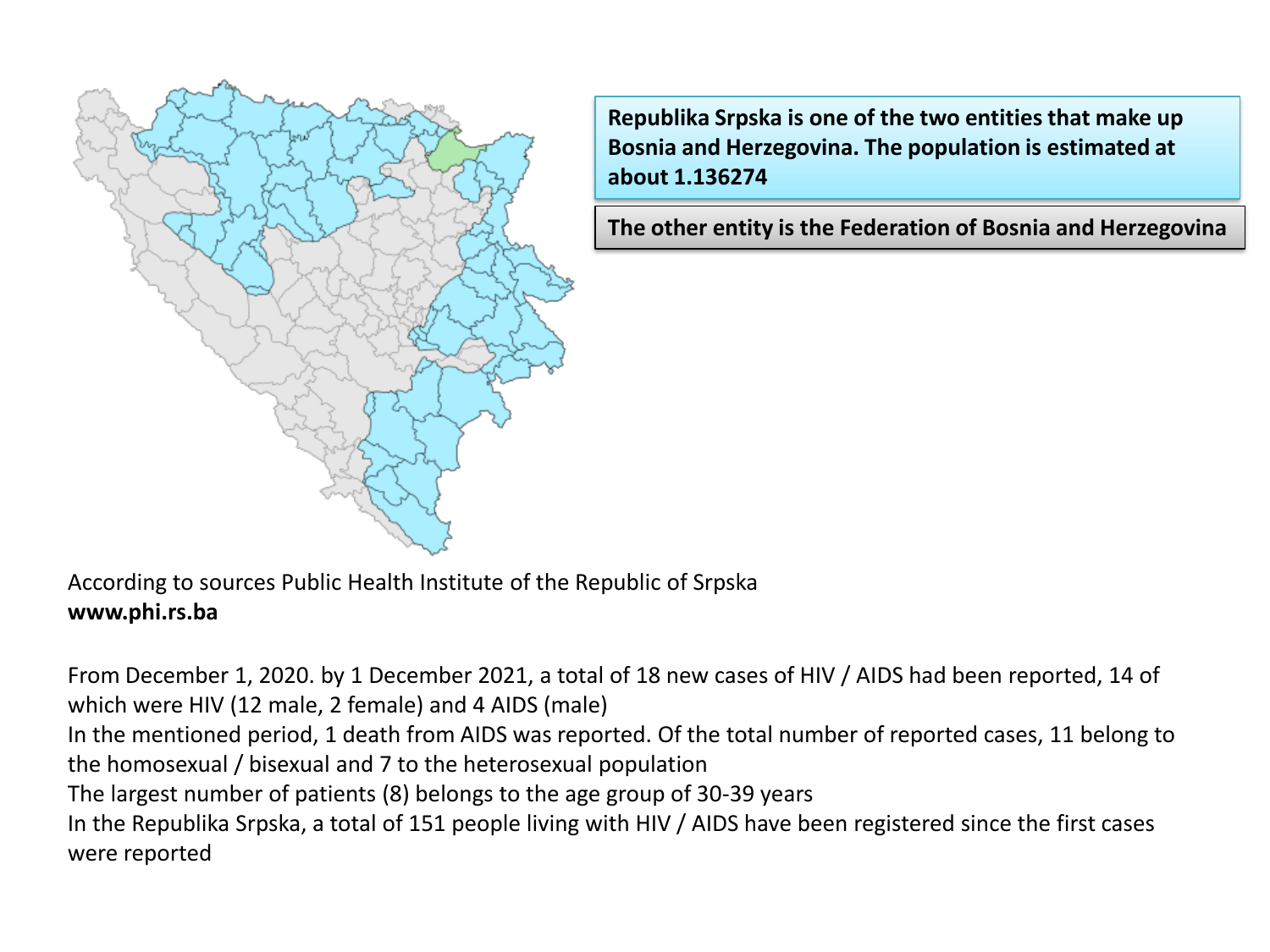Graph 1 shows the distribution of reported HIV +, AIDS patients and deaths in the period from 2002 to 2021.

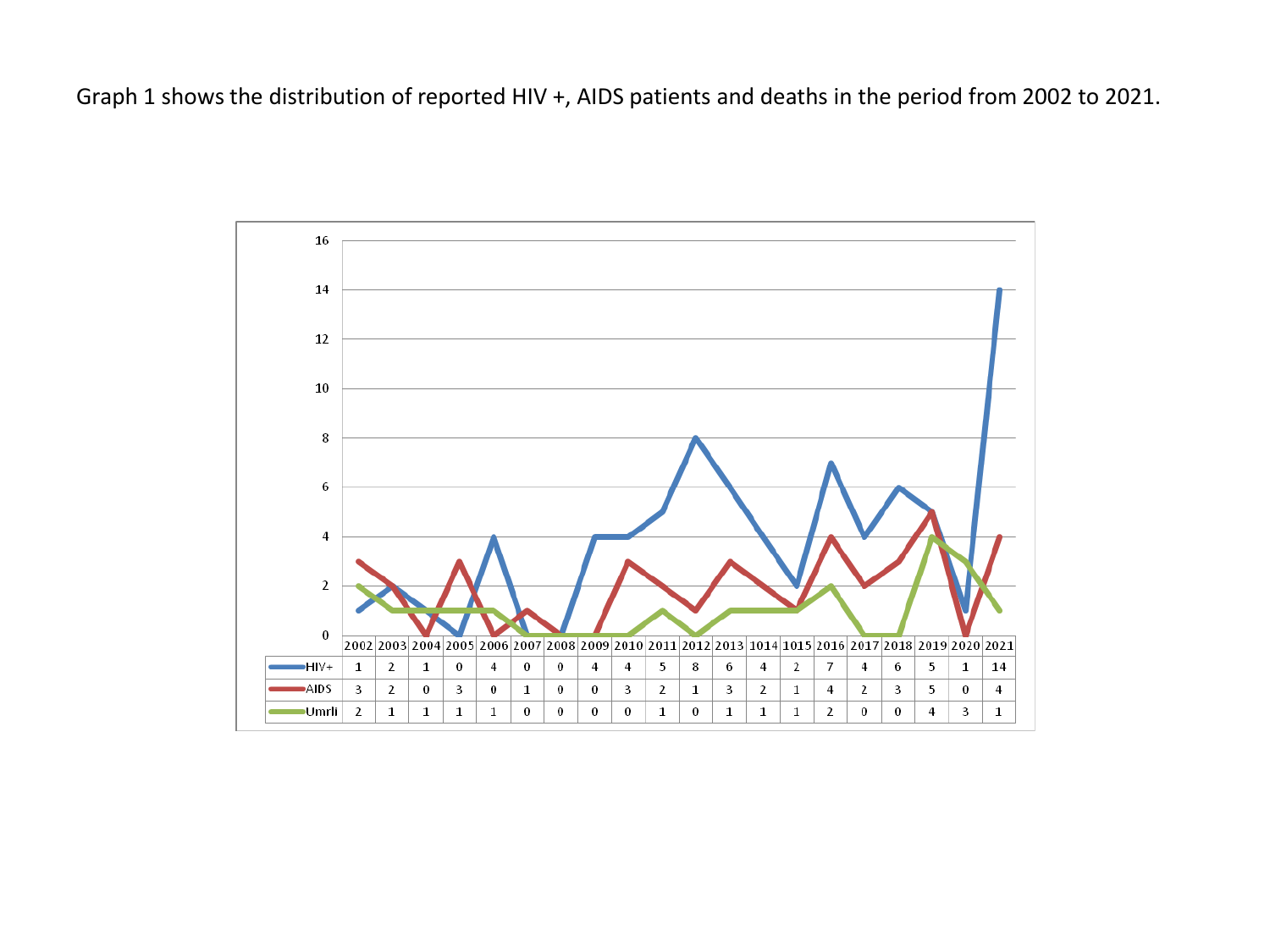According to the analysis of data of all applicants in the mentioned period, according to the gender structure, 81% are males, 18% females, and 1 registered (1%) is of unknown gender status Graph 2. Distribution of those registered for HIV / AIDS by gender

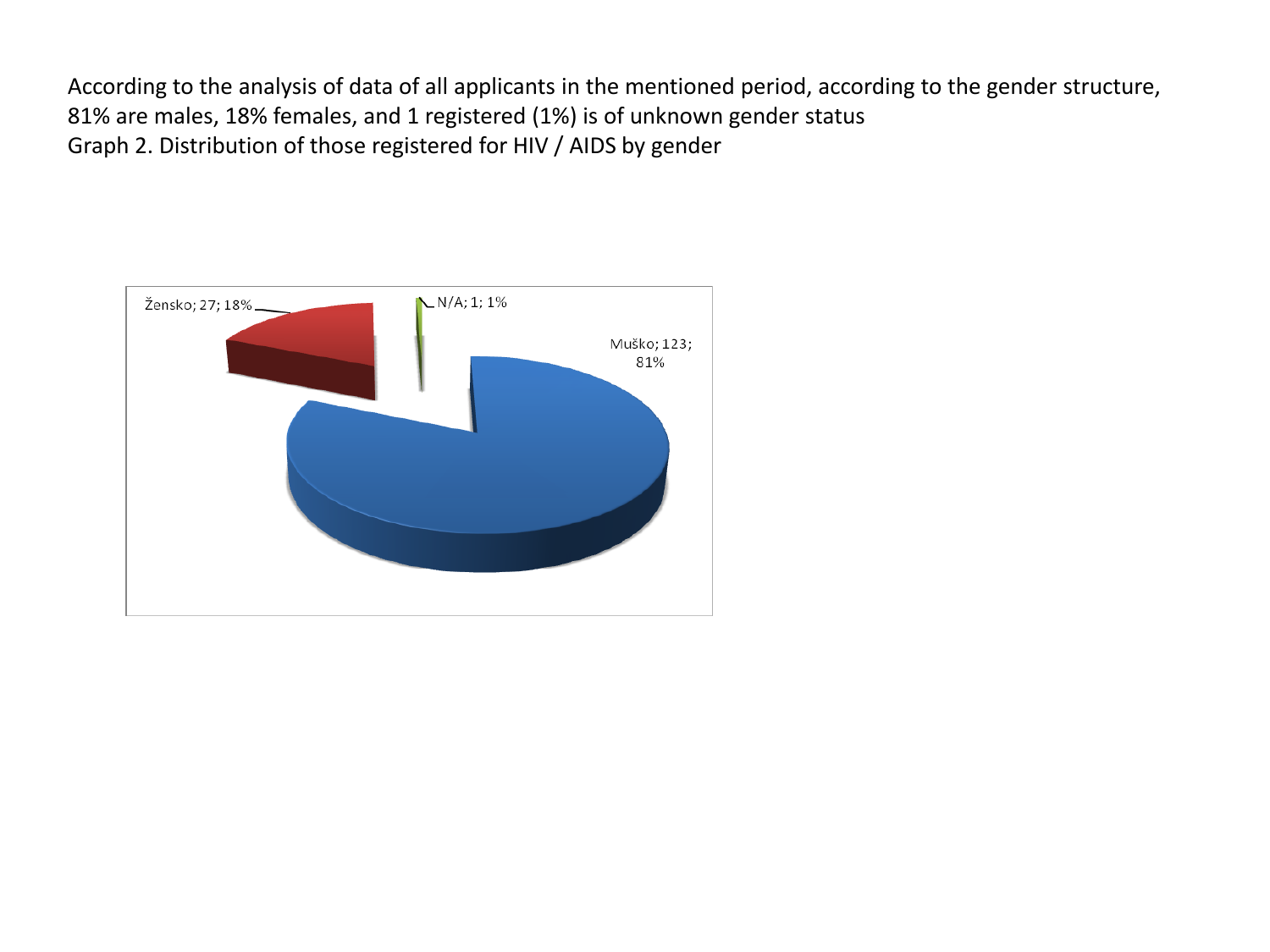According to the analysis of patients by age, the largest number was registered in the age group of 30-39 years, followed by 40-49, 20-29 and 50-59, and for 15 persons reported as HIV + there are no data on age, so they are marked in groups as unknown

Graph 3. Distribution of registered persons living with HIV / AIDS by age groups



Of the total number registered with HIV / AIDS, the most common route of HIV transmission is still heterosexual contact (46%), followed by homo / bisexual (40%), 5% belong to the group of injecting drug users, 1% are infected with blood products and vertically, and for 7% of applicants there is no data on how they became infected with HIV